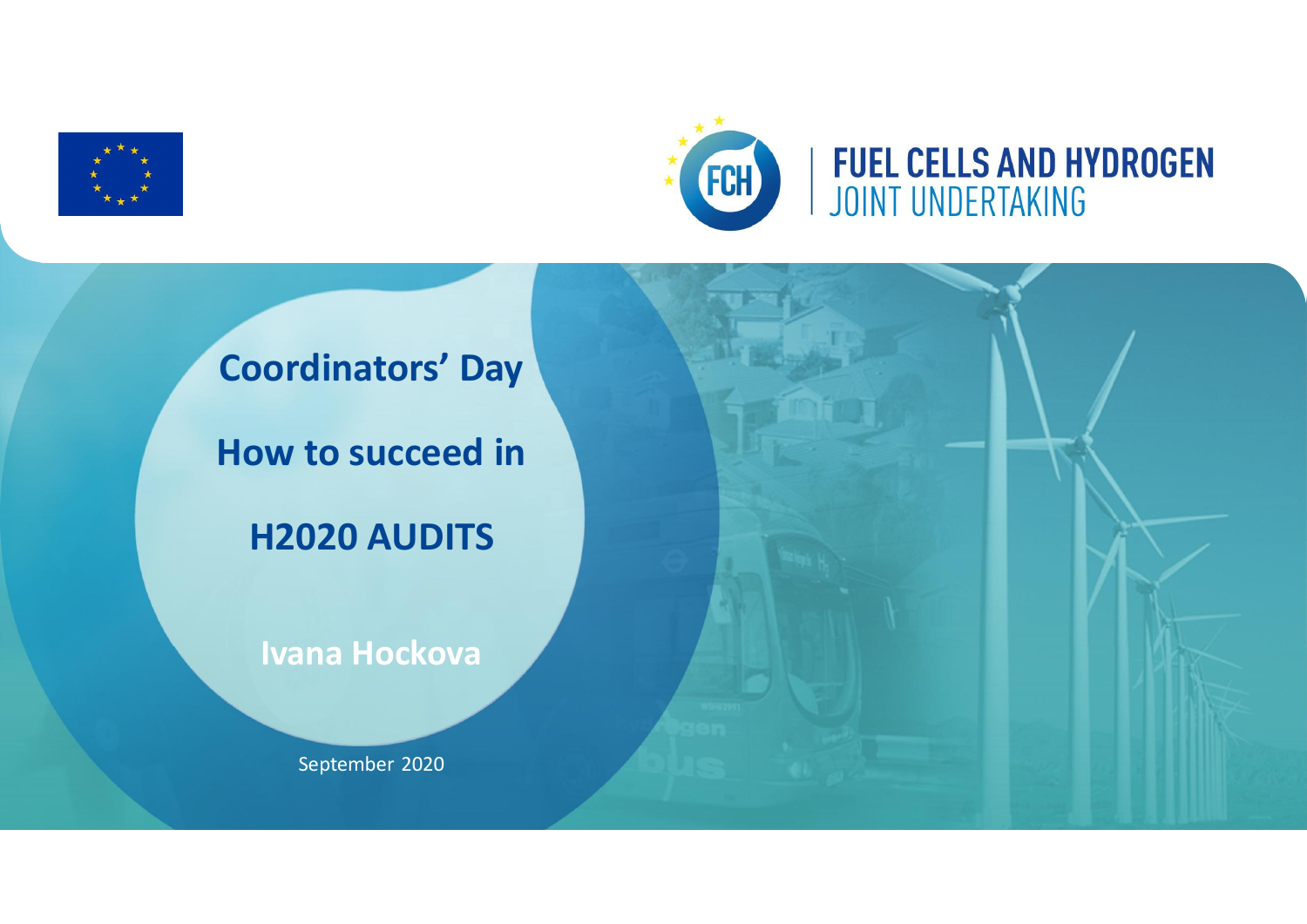**Overview** 



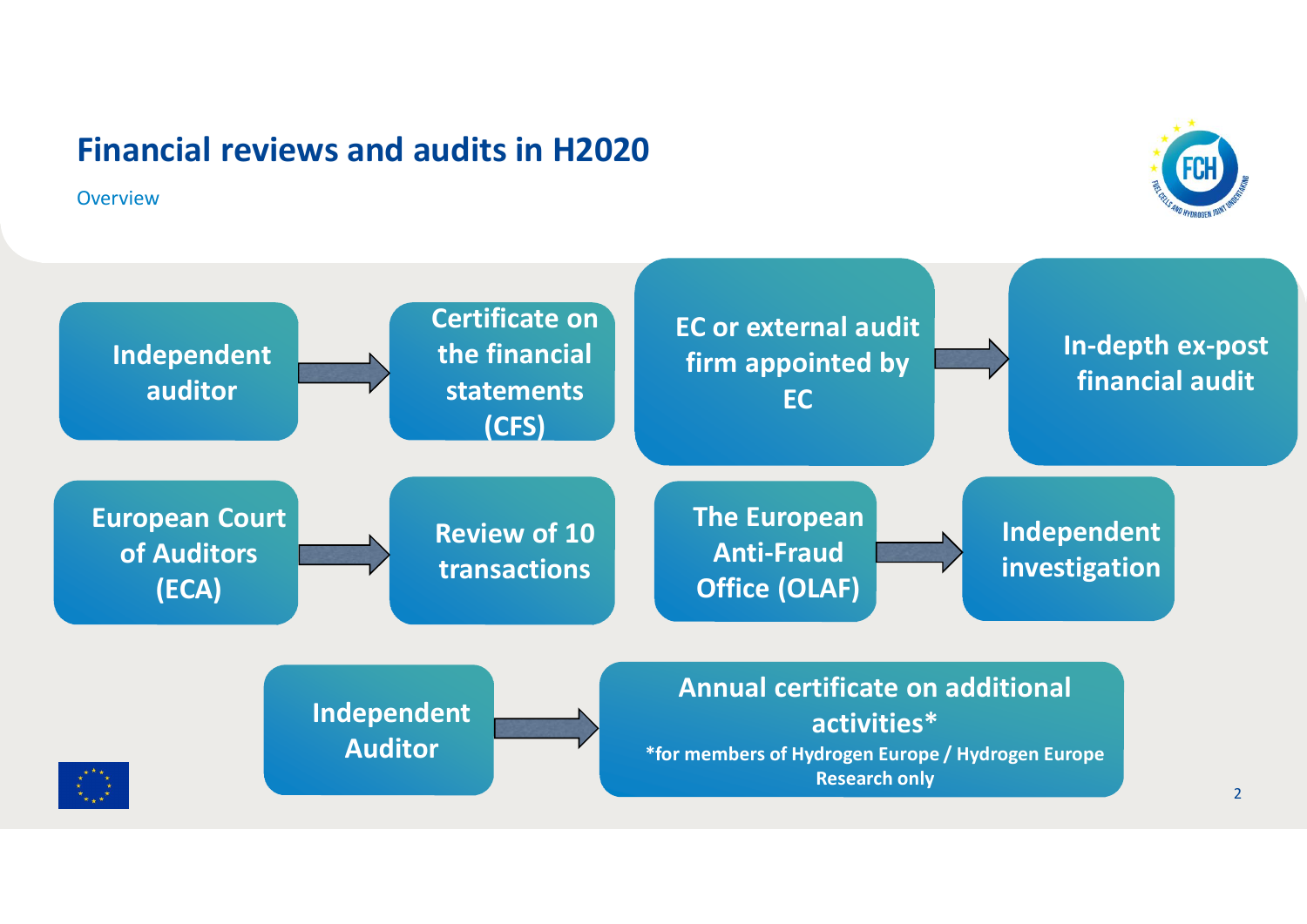Certification on Additional Activities – ONLY FOR MEMBERS OF HYDROGEN EUROPE AND HYDROGEN EUROPE RESEARCH

**When?** Annually, by 30 April of the year N+1 **Scope?** A simple indicative model audit programme – can also be performed remotely **By whom?** An independent qualified external auditor selected by a member **Procedures?** Process is governed by Hydrogen Europe & Hydrogen Europe Research secretariats

Contact details: n.saric@hydrogeneurope.eu & j.cora@hydrogeneuroperesearch.eu



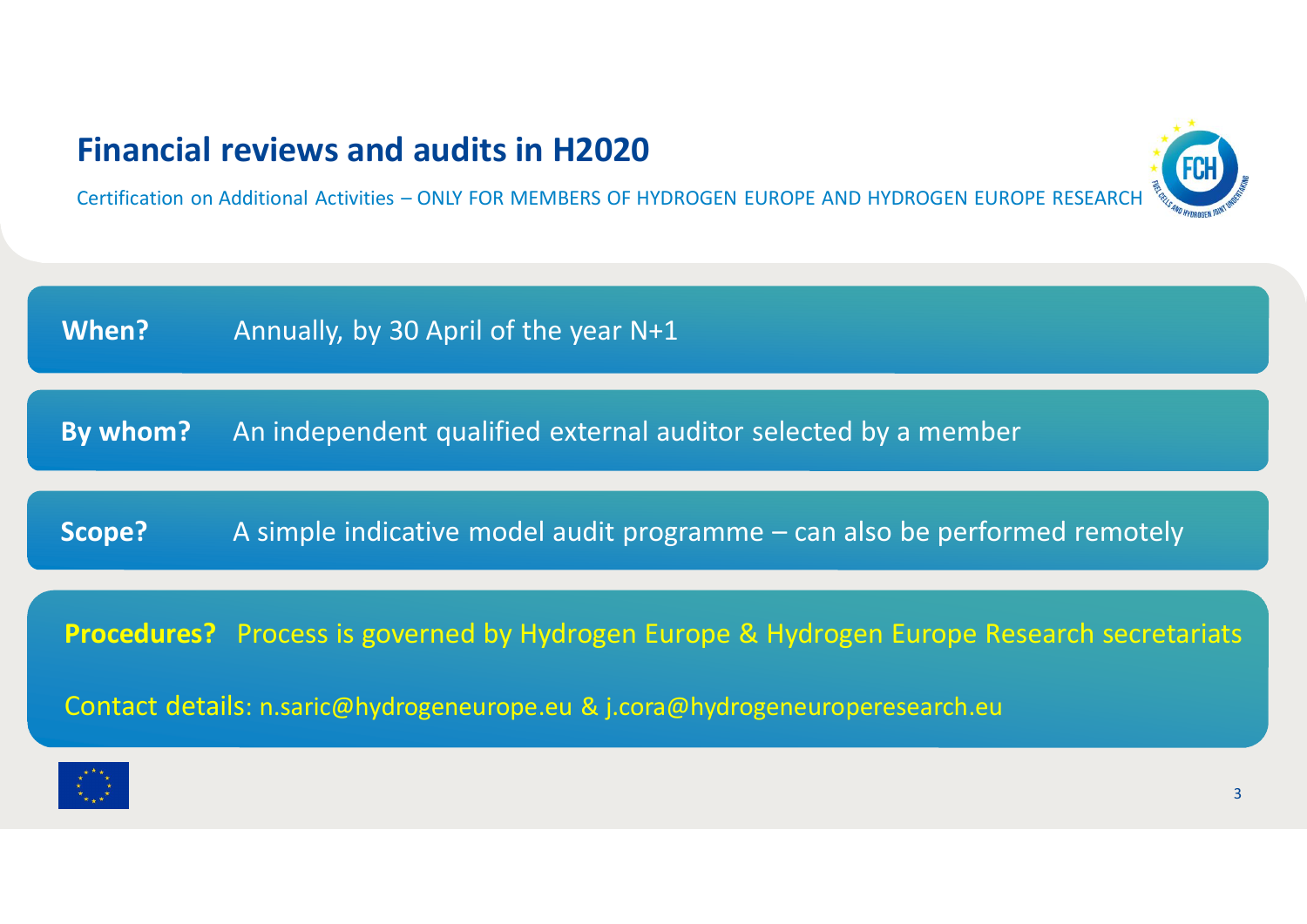Most frequent cases - Certificate on the financial statements - CFS



| When? | At the time of the final financial report AND if the beneficiary/linked third party |
|-------|-------------------------------------------------------------------------------------|
|       | requests a total financial contribution of EUR 325 000 (or more) as reimbursement   |
|       | for actual direct costs and unit costs                                              |

**By whom?** An independent qualified external auditor appointed by the beneficiary

**Scope?** Basic cost eligibility review based on supporting evidence

**Procedures?** Annex 5 of the Grant Agreement (https://ec.europa.eu/research/participants/data/ref/h2020/mga/gga/h2020-mga-gga-multi\_en.pdf)

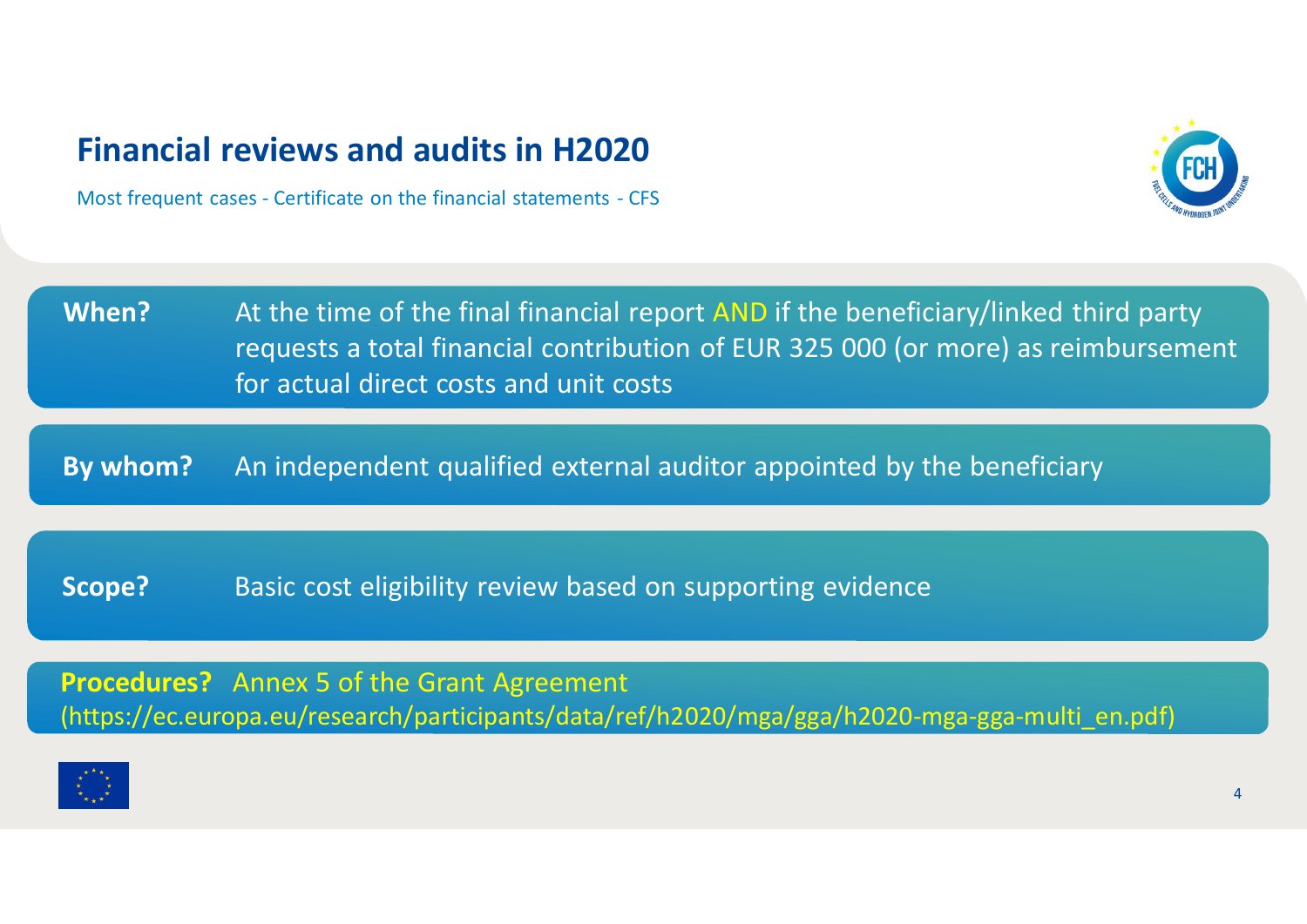Most frequent cases - Financial ex-post audit – organized by Central Audit Service (CAS) of the EC



(https://ec.europa.eu/research/participants/data/ref/h2020/other/gm/audit/h2020-iap\_en.pdf)

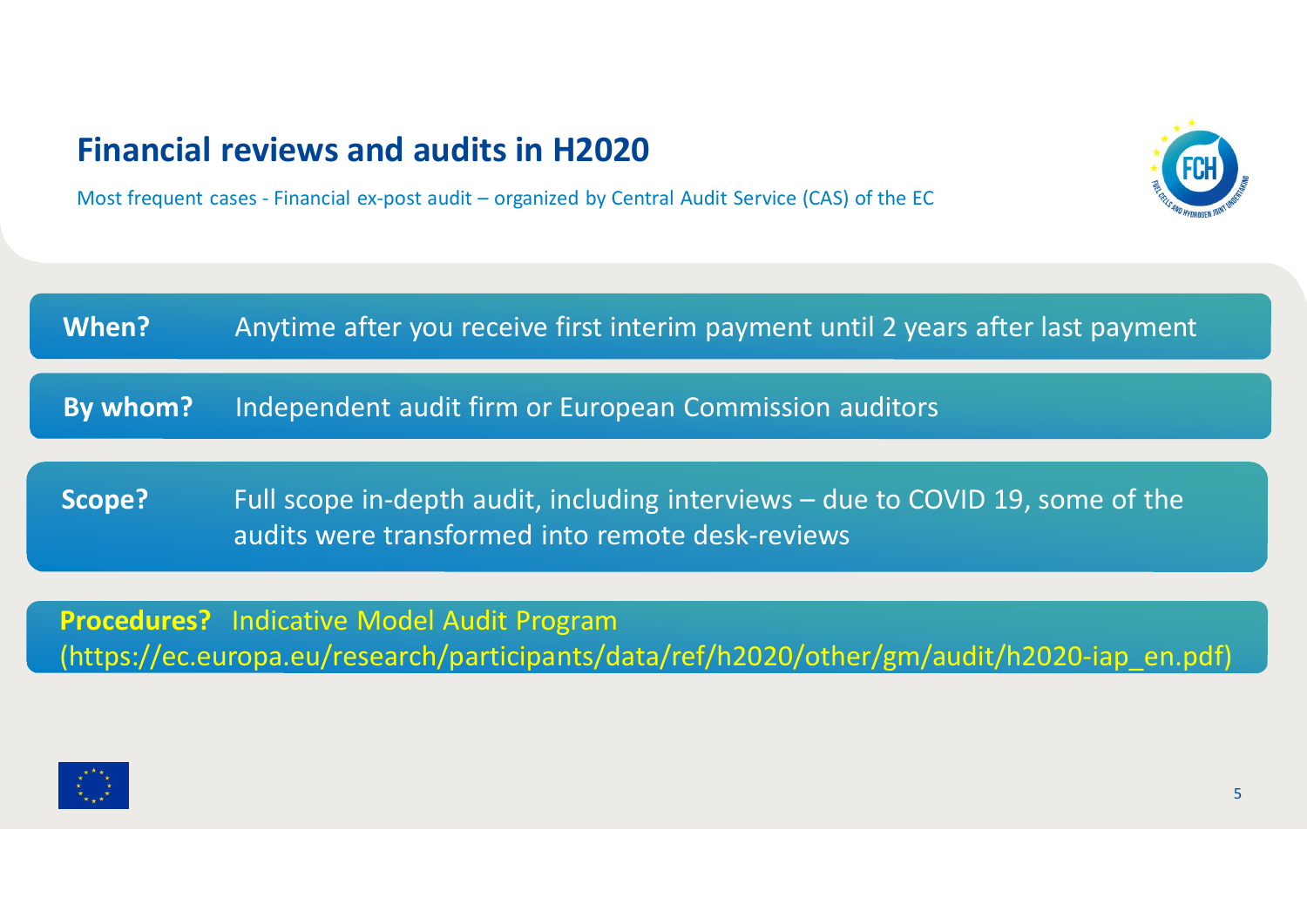Specific cases - OLAF and European Court of Auditors



**Beneficiaries may also be subject to OLAF investigations and European Court of Auditors audits, in accordance with the Article 22 and 23 of the GA**

In case of fraud suspicions, the European Anti-fraud Office (OLAF) may conduct investigations (e.g. on-the-spot inspections and witness interviews) into EU-funded projects to check that expenditure has been used correctly. OLAF cooperates with national authorities (through information exchange, on-the-spot checks, coordination of forensic audits etc.) OLAF may decide to open an investigation upon receipt of suspicious information by EU bodies or from other sources

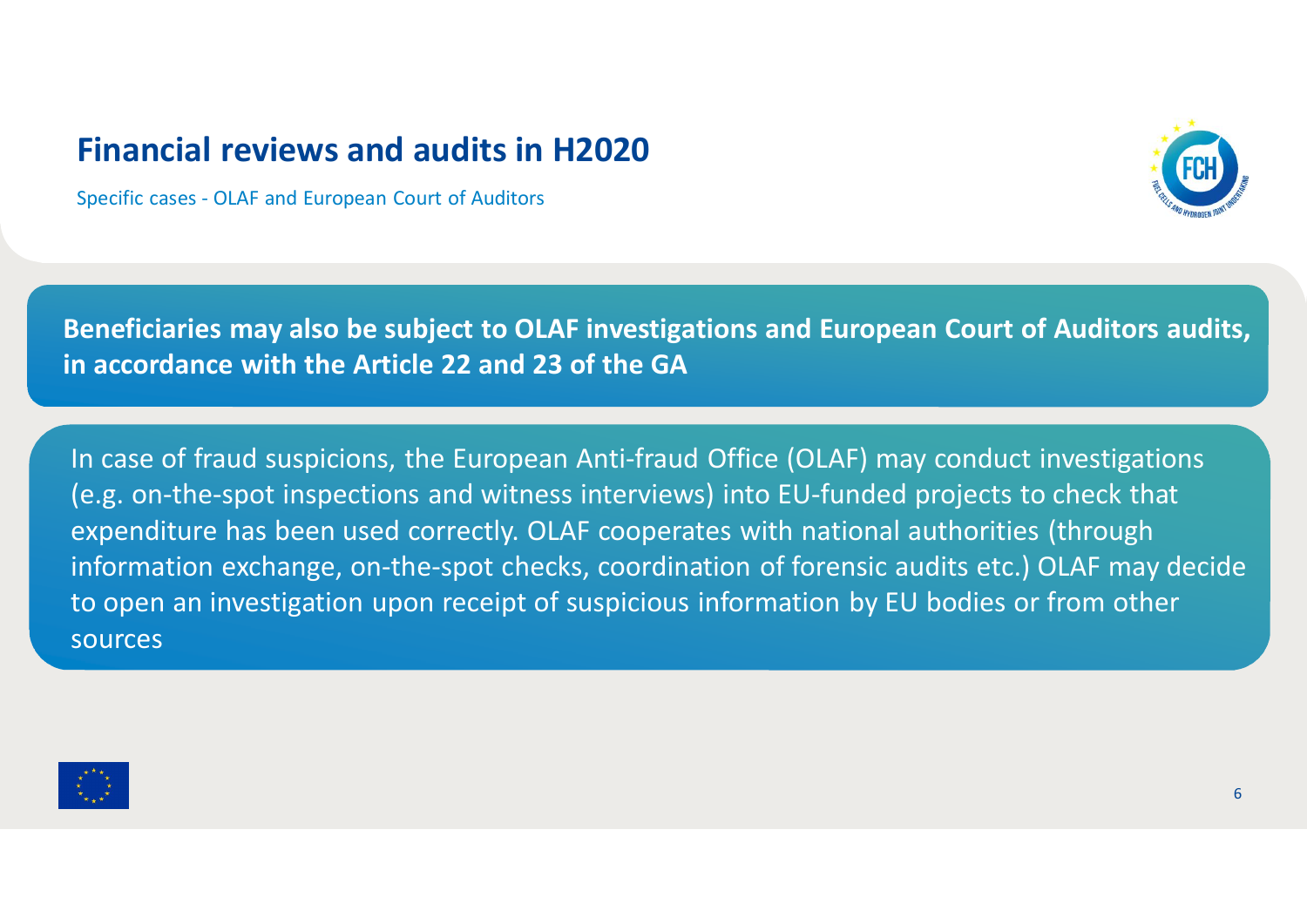### **Anti-Fraud checks & awareness**



- **1. Please be on guard against phishing messages, promoting commercial services, which look identical to Funding & Tenders Portal notifications but which do not stem from the Funding & Tenders Portal; report any suspicion of a phishing incident to us via: https://ec.europa.eu/info/fundingtenders/opportunities/portal/screen/support/helpdesks/contact-form**
- **2. FCH 2 JU performs advanced data research and checks on double funding and plagiarism integrated in the e-grants business solution. These checks are supported by IT tools allows to analyze potential plagiarism in deliverables, periodic reports, proposals and grant agreements**
- **3. If a coordinator or beneficiary suspects fraud or other serious irregularities with a potentially negative impact for EU public funds, he/she may report this to us or directly to the European Anti-fraud Office (OLAF): https://fns.olaf.europa.eu/**

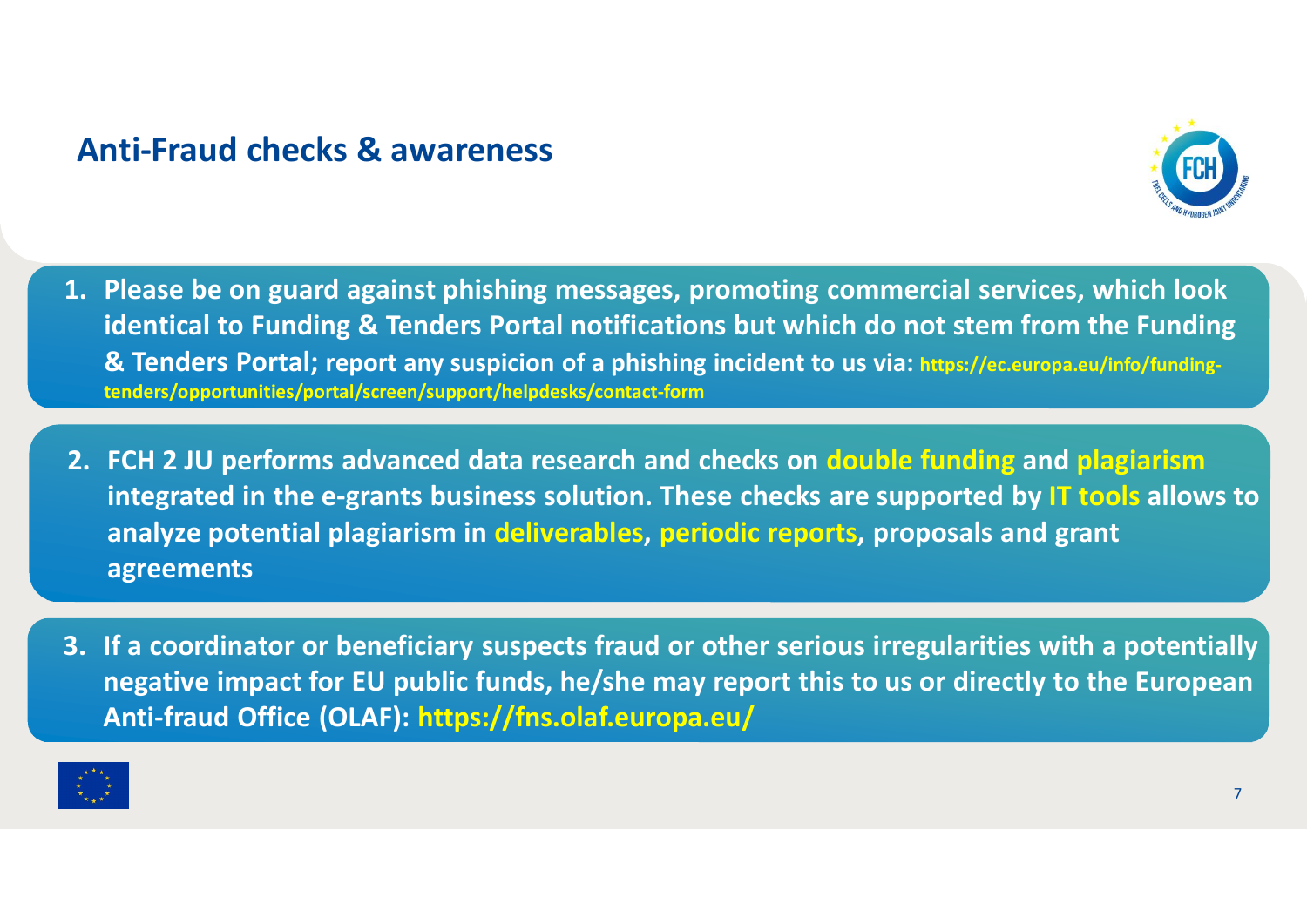### **Financial Audits in H2020 – FCH 2 JU statistics**

Status as of September 2020



**Total number of beneficiaries to foreseen to be audited: 150**

**Costs audited (Closed + ongoing) EUR 125 mil.**

**FCH 2 JU contribution audited (Closed + ongoing) EUR 93 mil.**



**Errors detected at cost level (audits closed + ongoing) EUR 3.3 mil.**

**Errors detected at FCH 2 JU contribution (audits closed + ongoing) EUR 1.6 mil.**

**[\*] Netting of positive and negative**

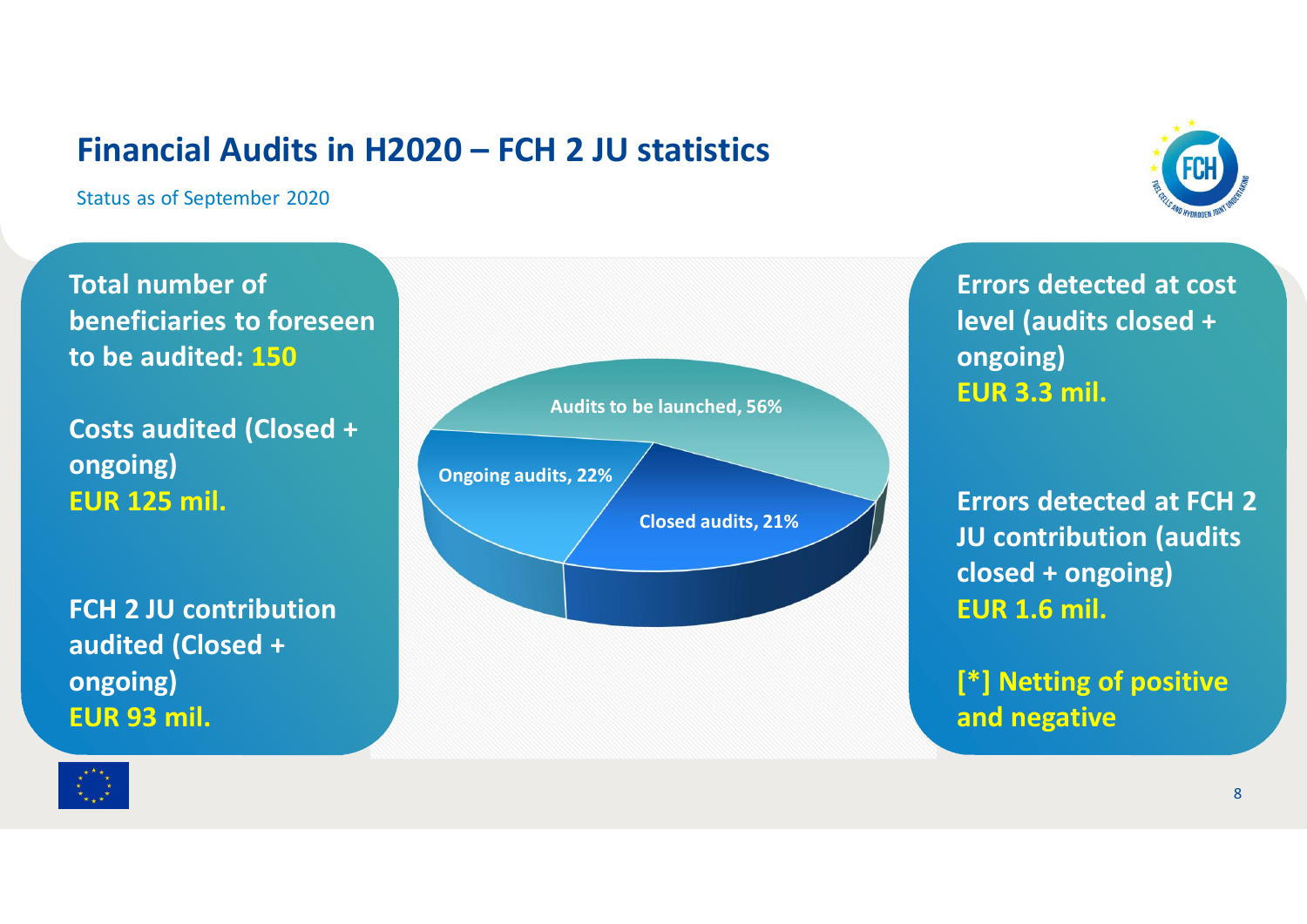# **Financial Audits in H2020 – most frequent errors**

Tips for sound financial management from lessons learnt

### **Subcontracting & Other Direct Costs (1/3 of errors)**

#### **Best value for money**

- **Justifications for usual or unique supplier missing**

#### **Equipment**

• **Depreciation vs full price of capitalisation**





# **Personnel Costs (2/3 of errors)**

### **Time-recording**

- **Absence of timesheets**
- **Unreliable timesheet**

### **Hourly rate calculation**

**Incorrect classification of temporary personnel**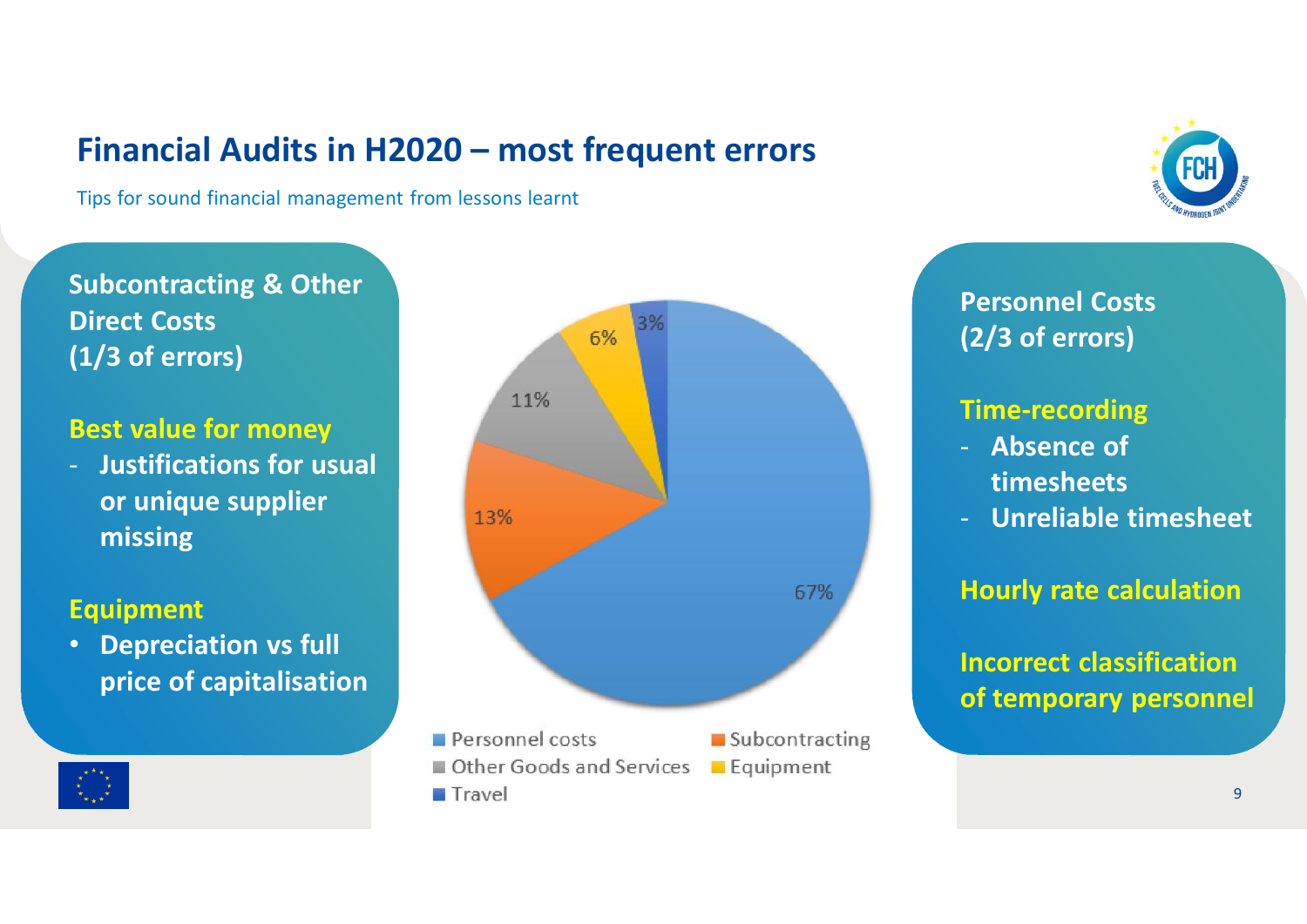# **Best practices in H2020**

Tips for sound financial management



### **Tips**

- **1. Be diligent and keep evidence mainly on decisions on suppliers and time records from the FIRST DAY OF THE PROJECT**
- **2. Claim actual costs and declare all cost items**
- **3. Follow your usual accounting practice**
- **4. Follow financial webinars and workshops organized by FCH**
- **5. In case of doubts, contact FCH**